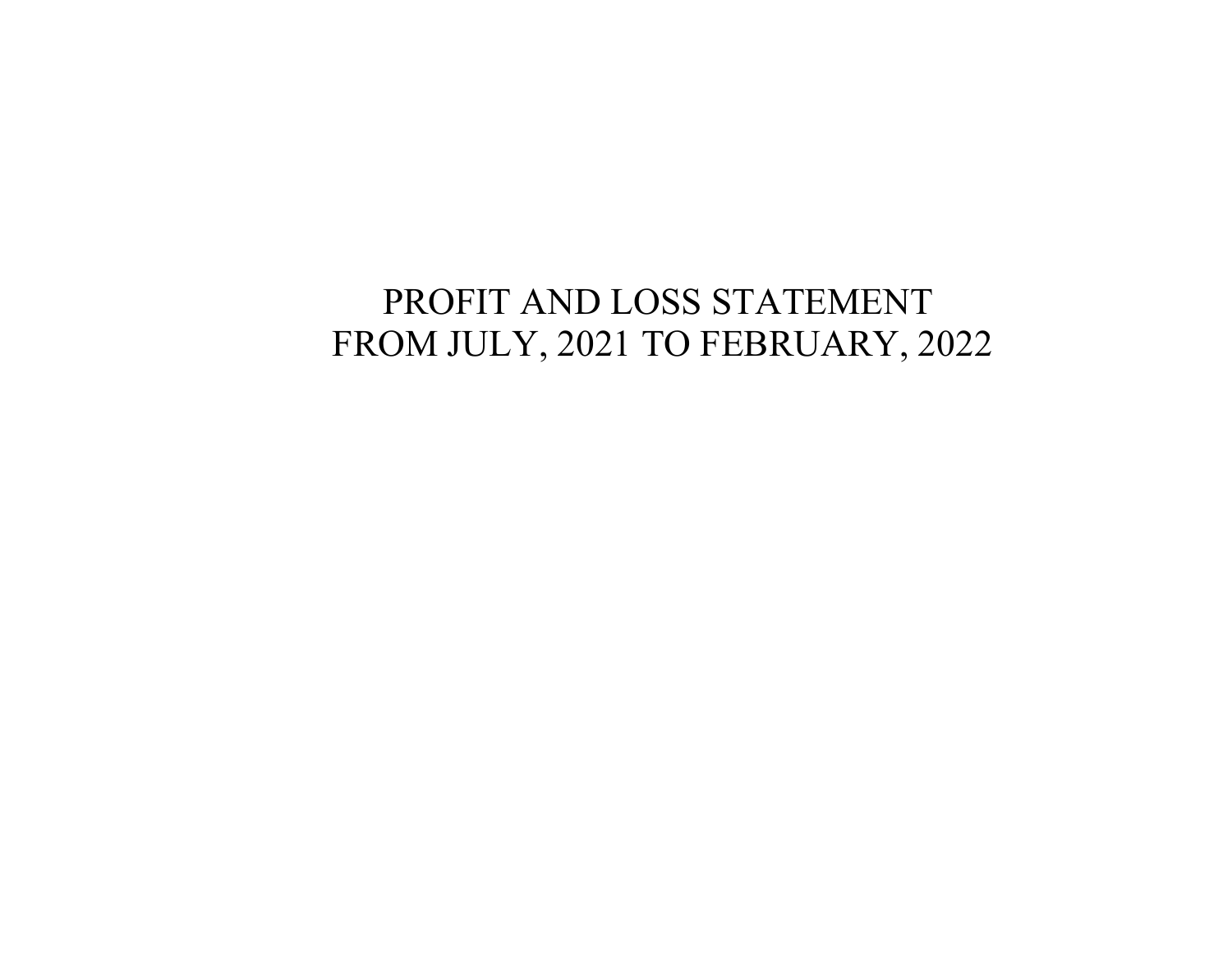### Royal Palm Golf & Country Club Profit And Loss Account For The Period From July 2021 to February 2022

|                                       | Jul-2021   | Aug-2021   | Sep-2021   | Oct-2021   | Nov-2021   | Dec-2021   | Jan-2022   | Feb-2022   | Mar-2022 | Apr-2022                 | May-2022 | Jun-2022 | <b>Total upto</b><br>February 2022 |
|---------------------------------------|------------|------------|------------|------------|------------|------------|------------|------------|----------|--------------------------|----------|----------|------------------------------------|
| <b>REVENUE:</b>                       |            |            |            |            |            |            |            |            |          |                          |          |          |                                    |
| Mambership Revenue - Based on billing |            |            |            |            |            |            |            |            |          |                          |          |          |                                    |
| Monthly subscription                  | 16,756,380 | 17,221,227 | 17,352,120 | 17,447,025 | 17,426,800 | 17,481,980 | 17,513,540 | 17,561,405 |          |                          |          |          | 138,760,477                        |
| New Membership                        | 12,135,000 | 7,605,000  | 3,982,068  | 1,795,000  | 2,912,225  | 1,578,885  | 2,603,606  | 1,729,717  |          |                          |          |          | 34, 341, 501                       |
| Transfer fee                          | 2,140,000  | 1,660,000  | 1,148,208  | 1,310,000  | 1,400,000  | 1,170,000  | 1,170,000  | 1,040,000  |          |                          |          |          | 11,038,208                         |
|                                       |            |            |            |            |            |            |            |            |          |                          |          |          |                                    |
| <b>Banquets &amp; Restaurants</b>     |            |            |            |            |            |            |            |            |          |                          |          |          |                                    |
| Events & activities                   | 9,831,127  | 5,069,052  | 2,986,537  | 10,306,821 | 16,870,896 | 21,796,855 | 11,995,145 | 10,633,833 |          |                          |          |          | 89,490,266                         |
| Outlets sales                         | 4,832,096  | 3,837,612  | 3,846,171  | 5,022,860  | 5,096,495  | 5,568,764  | 4,769,358  | 5,438,397  |          | $\sim$                   |          |          | 38,411,753                         |
|                                       |            |            |            |            |            |            |            |            |          |                          |          |          |                                    |
| Others Revenue                        |            |            |            |            |            |            |            |            |          |                          |          |          |                                    |
| Golf, Traxx, Driving Range & Others   | 1,935,822  | 1,546,613  | 1,312,813  | 344,270    | 1,314,279  | 1,272,981  | 1,241,229  | 1,381,253  |          | $\overline{\phantom{a}}$ |          |          | 11,349,260                         |
| Sponsorship, Branding & Rental        | 4,229,769  | 384,109    | 673,012    | 874,750    | 2,958,515  | 1,194,458  | 1,333,421  | 914,172    |          | $\overline{\phantom{a}}$ |          |          | 12,562,206                         |
|                                       |            |            |            |            |            |            |            |            |          |                          |          |          |                                    |
| <b>Total Revenue</b>                  | 51,860,194 | 37,323,613 | 31,300,929 | 38,100,726 | 47,979,210 | 50,063,923 | 40,626,299 | 38,698,777 |          |                          |          |          | 335,953,671                        |
|                                       |            |            |            |            |            |            |            |            |          |                          |          |          |                                    |

### EXPENSES:

| Food cost             | 10.708.925 | 7,006,605  | 5,398,300  | 6,490,756  | 9,702,300  | 10,708,424 | 7,006,647  | 6,879,893  |  |  | 63,901,850   |
|-----------------------|------------|------------|------------|------------|------------|------------|------------|------------|--|--|--------------|
| Payroll and benefits  | 9,922,789  | 8,802,515  | 9,151,604  | 9,056,889  | 8,509,184  | 8,726,881  | 8,875,872  | 9,144,072  |  |  | 72,189,806   |
| Utilities expenses    | 8,548,345  | 11,515,274 | 10,572,378 | 9,847,401  | 11,919,784 | 8,705,191  | 9,604,428  | 10,566,331 |  |  | 81,279,132   |
| Admin & Others        | 9,936,882  | 5,116,777  | 3,265,015  | 4,681,202  | 6.814.026  | 8,890,563  | 5,712,357  | 6,032,868  |  |  | 50,449,690   |
|                       |            |            |            |            |            |            |            |            |  |  |              |
| <b>Total Expenses</b> | 39,116,941 | 32,441,171 | 28,387,297 | 30.076.248 | 36,945,294 | 37,031,059 | 31,199,304 | 32,623,164 |  |  | 267,820,478  |
|                       |            |            |            |            |            |            |            |            |  |  |              |
| Net Profit / (Loss)   | 12,743,253 | 4,882,442  | 2,913,632  | 8,024,478  | 11,033,917 | 13,032,864 | 9,426,995  | 6,075,613  |  |  | 68, 133, 194 |
|                       |            |            |            |            |            |            |            |            |  |  |              |

 - - - - - - - -  $\mathcal{L}$  -  $\mathcal{L}$  -  $\mathcal{L}$  -  $\mathcal{L}$  -  $\mathcal{L}$  -  $\mathcal{L}$  -  $\mathcal{L}$  -  $\mathcal{L}$  -  $\mathcal{L}$  -  $\mathcal{L}$ 

#### Note

1 - Depreciation is not part of above working.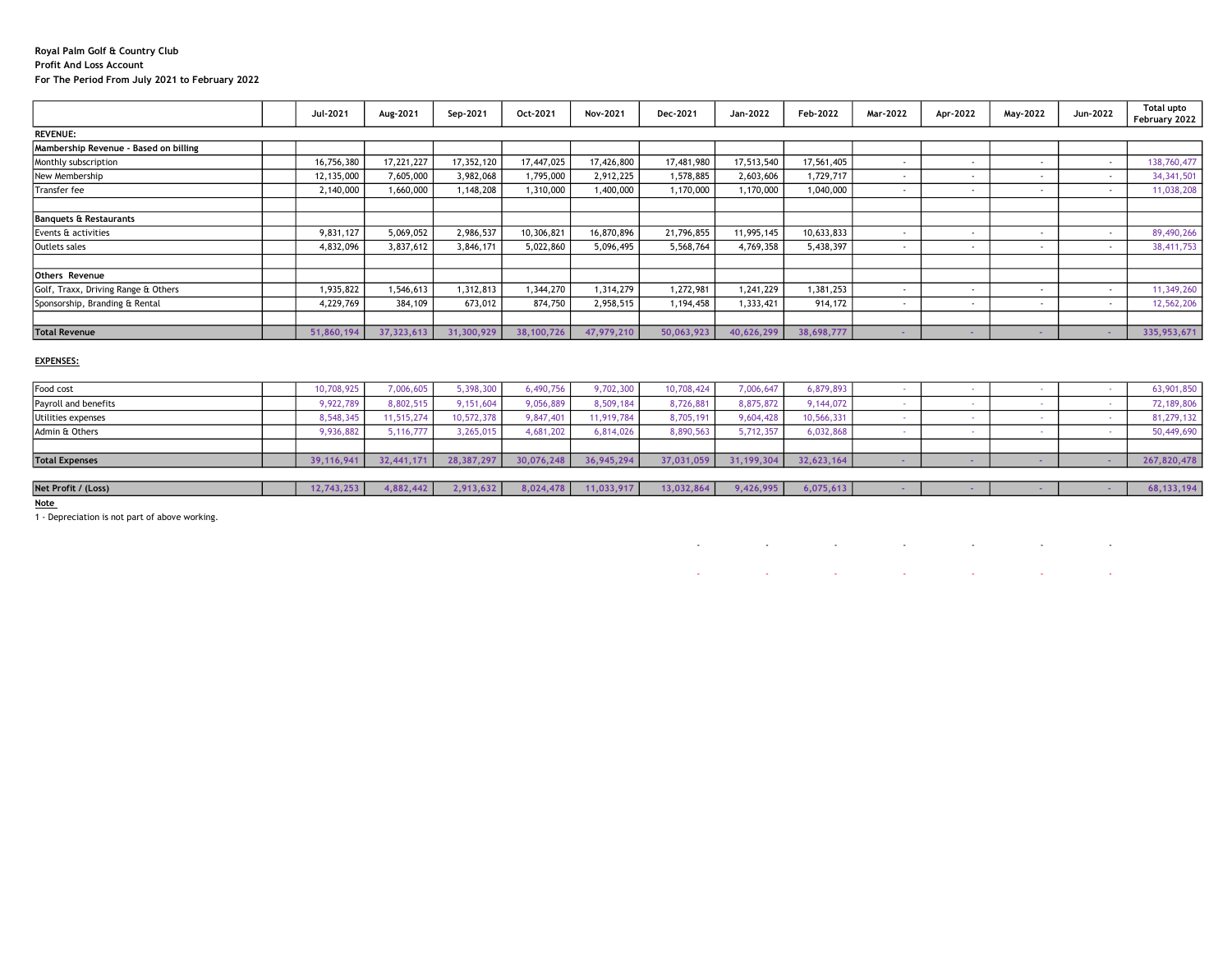| Notes:                                               | Jul-2021                 | Aug-2021                 | Sep-2021                 | Oct-2021                 | Nov-2021                 | Dec-2021                 | Jan-2022                 | Feb-2022                 | Mar-2022 | Apr-2022 | May-2022 | Jun-2022                 | <b>Total upto</b><br>February 2022 |
|------------------------------------------------------|--------------------------|--------------------------|--------------------------|--------------------------|--------------------------|--------------------------|--------------------------|--------------------------|----------|----------|----------|--------------------------|------------------------------------|
| Food cost                                            |                          |                          |                          |                          |                          |                          |                          |                          |          |          |          |                          |                                    |
| Food and beverages                                   | 10,311,953               | 6,672,839                | 4,824,014                | 6, 153, 729              | 9,035,493                | 9,890,173                | 6,464,375                | 6,512,083                |          |          |          |                          | 59,864,659                         |
| Discount account                                     | 340,482                  | 309,766                  | 368,886                  | 54,517                   | 2,127                    | $\overline{\phantom{a}}$ | 35,610                   | 100,675                  |          |          |          |                          | 1,212,063                          |
| Breakage expenses                                    | $\overline{\phantom{a}}$ | $\sim$                   | $\omega$                 | $\overline{\phantom{a}}$ |                          | 50,920                   | $\sim$                   | $\sim$                   |          |          |          |                          | 50,920                             |
| Crockery and cuttlery                                | $\sim$                   | $\overline{\phantom{a}}$ | 9,200                    | $\sim$                   | $\overline{\phantom{a}}$ | $\sim$                   | $\sim$                   | $\blacksquare$           |          |          |          | $\overline{\phantom{a}}$ | 9,200                              |
| Packing material                                     | 56,490                   | $\overline{\phantom{a}}$ | 196,200                  | 282,510                  | 664,680                  | 767,331                  | 506,662                  | 267,135                  |          |          |          | $\overline{\phantom{a}}$ | 2,741,008                          |
| <b>Cigarettes And Cigars</b>                         | $\sim$                   | 24,000                   | $\overline{\phantom{a}}$ |                          |                          |                          | $\overline{\phantom{a}}$ | $\blacksquare$           |          |          |          | $\overline{\phantom{a}}$ | 24,000                             |
|                                                      |                          |                          |                          |                          |                          |                          |                          |                          |          |          |          |                          |                                    |
|                                                      | 10,708,925               | 7,006,605                | 5,398,300                | 6,490,756                | 9,702,300                | 10,708,424               | 7,006,647                | 6,879,893                |          |          |          | $\sim$                   | 63,901,850                         |
| <b>Payroll And Benefits</b>                          |                          |                          |                          |                          |                          |                          |                          |                          |          |          |          |                          |                                    |
| Salaries, wages and benefits - CGS                   | 5,876,497                | 5,268,896                | 5,721,525                | 5,420,793                | 5,093,540                | 5,406,661                | 5,582,300                | 5,878,990                |          |          |          | $\overline{\phantom{a}}$ | 44,249,202                         |
| Salaries, wages and benefits - Admin                 | 4,046,292                | 3,533,619                | 3,430,079                | 3,636,096                | 3,415,644                | 3,320,220                | 3,293,572                | 3,265,082                |          |          |          |                          | 27,940,604                         |
|                                                      |                          |                          |                          |                          |                          |                          |                          |                          |          |          |          |                          |                                    |
| Restaurant cost / utilities expenses - cost of sales | 9,922,789                | 8,802,515                | 9,151,604                | 9,056,889                | 8,509,184                | 8,726,881                | 8,875,872                | 9,144,072                | $\sim$   | $\sim$   |          | $\sim$                   | 72, 189, 806                       |
| Electricity charges                                  | 5,082,117                | 6,011,727                | 5,405,626                | 4,705,216                | 5,450,827                | 3,778,086                | 5,027,727                | 5,204,939                |          |          |          |                          | 40,666,265                         |
| Sui gas charges                                      | 3,265,178                | 5,302,497                | 4,965,702                | 4,941,135                | 6,267,907                | 4,726,055                | 4,375,651                | 5,160,342                |          |          |          | $\blacksquare$           | 39,004,467                         |
| Water charges                                        | 201,050                  | 201,050                  | 201,050                  | 201,050                  | 201,050                  | 201,050                  | 201,050                  | 201,050                  |          |          |          |                          | 1,608,400                          |
|                                                      |                          |                          |                          |                          |                          |                          |                          |                          |          |          |          |                          |                                    |
|                                                      | 8,548,345                | 11,515,274               | 10,572,378               | 9,847,401                | 11,919,784               | 8,705,191                | 9,604,428                | 10,566,331               | $\sim$   | $\sim$   |          | $\sim$                   | 81,279,132                         |
| Admin & Others                                       |                          |                          |                          |                          |                          |                          |                          |                          |          |          |          |                          |                                    |
| <b>Function costs</b>                                | 746,750                  | 75,300                   | 21,650                   | 431,320                  | 368,656                  | 3,929,675                | 421,895                  | 481,594                  |          |          |          |                          | 6,476,840                          |
| Uniform and lenine                                   | $\sim$                   | $\blacksquare$           | $\overline{\phantom{a}}$ | $\sim$                   | $\overline{\phantom{a}}$ |                          | $\sim$                   | $\blacksquare$           |          |          |          |                          |                                    |
| Rent, rates and taxes                                | 385,000                  | 385,000                  | $\overline{\phantom{a}}$ | 385,000                  | 114,800                  |                          | 540,000                  | 360,000                  |          |          |          |                          | 2,169,800                          |
| Discount on subscription                             | 2,960,756                | 844,448                  | $\sim$                   | $\sim$                   | $\blacksquare$           |                          | $\sim$                   | $\sim$                   |          |          |          |                          | 3,805,204                          |
| Printing and stationery                              | 202,405                  | 179,880                  | 21,617                   | 145,620                  | 8,288                    | $\sim$                   | 255,243                  | 77,214                   |          |          |          |                          | 890,267                            |
| Vehicle running and maintenance                      | 366,944                  | 430,069                  | 153,762                  | 200,356                  | 1,033,567                | 293,620                  | 481,531                  | 237,476                  |          |          |          | $\overline{\phantom{a}}$ | 3, 197, 325                        |
| <b>Medical Expenses</b>                              | 8,048                    | $\overline{\phantom{a}}$ | $\sim$                   | 150                      | 4,112                    | $\sim$                   | 75,400                   | $\sim$                   |          |          |          | $\overline{\phantom{a}}$ | 87,710                             |
| Office/Staff other Expenses/Incentive                | 53,158                   | $\sim$                   | $\sim$                   | $\sim$                   | $\sim$                   | 106,169                  | 26,500                   | 72,416                   |          |          |          |                          | 258,243                            |
| Repair and maintenance                               | 59,030                   | 199,155                  | 47,920                   | 110,060                  | 16,360                   | 161,830                  | 35,000                   | 13,000                   |          |          |          | $\overline{\phantom{a}}$ | 642,355                            |
| Repair and maintenance - Engineering                 | 365,204                  | 384,271                  | 457,007                  | 475,660                  | 574,825                  | 501,569                  | 137,490                  | 231,743                  |          |          |          | $\overline{\phantom{a}}$ | 3, 127, 769                        |
| Repair and maintenance - GCM                         | 115,470                  | 69,630                   | 130,500                  | 359,102                  | 47,850                   | 806,433                  | 359,238                  | 170,351                  |          |          |          | $\overline{\phantom{a}}$ | 2,058,574                          |
| House keeping expenses                               | 664,910                  | 189,532                  | 295,154                  | 658,569                  | 814,346                  | 804,331                  | 545,372                  | 450,702                  |          |          |          | $\overline{\phantom{a}}$ | 4,422,916                          |
| Golf tournment costs                                 | 256,091                  | $\sim$                   | $\sim$                   | 21,500                   | 1,542,420                | 23,050                   | 222,800                  | 23,800                   |          |          |          | $\overline{\phantom{a}}$ | 2,089,661                          |
| Course up keeping charges                            | 302,165                  | 208,949                  | 290,134                  | 202,354                  | 224,334                  |                          | $\overline{\phantom{a}}$ | $\blacksquare$           |          |          |          | $\overline{\phantom{a}}$ | 1,227,936                          |
| Sporting facilities cost                             | 17,680                   | $\sim$                   | $\sim$                   | $\sim$                   | $\sim$                   | 15,850                   | $\sim$                   | $\overline{\phantom{a}}$ |          |          |          | $\overline{\phantom{a}}$ | 33,530                             |
| Golf course capitation fee                           | 142,000                  | 142,000                  | 177,500                  | $\sim$                   | 165,000                  | 165,500                  | 166,500                  | 167,000                  |          |          |          |                          | 1,125,500                          |
| Security expenses                                    | 399,745                  | 386,045                  | 342,494                  | 400,133                  | 327,809                  | 305,817                  | 334,014                  | 332,209                  |          |          |          | $\blacksquare$           | 2,828,266                          |
| Laundry expenses                                     | 140,302                  | 182,602                  | 129,900                  | 119,820                  | 184,037                  | 211,500                  | 225,525                  | 213,997                  |          |          |          |                          | 1,407,683                          |
| Travelling and conveyance                            | 27,050                   | 22,500                   | 22,500                   | 22,867                   | 16,601                   | 28,133                   | 102,592                  | 37,860                   |          |          |          | $\overline{\phantom{a}}$ | 280,103                            |
| Legal and professional charges                       | 1,000,000                | $\overline{\phantom{a}}$ | $\sim$                   | $\overline{\phantom{a}}$ | $\overline{\phantom{a}}$ |                          | 150,000                  | $\overline{\phantom{a}}$ |          |          |          |                          | 1,150,000                          |
| Generator rent                                       | 513,000                  | 513,000                  | 513,000                  | 513,000                  | 513,000                  | 513,000                  | 513,000                  | 513,000                  |          |          |          | $\overline{\phantom{a}}$ | 4,104,000                          |
| Generator fuel                                       | 97,513                   | 52,160                   | 72,360                   | 72,389                   | $\overline{\phantom{a}}$ |                          | $\sim$                   | $\sim$                   |          |          |          |                          | 294,422                            |
| Insurance                                            | 28,357                   | 186,327                  | 28,357                   | 28,357                   | 28,357                   | 28,357                   | 28,357                   | 27,730                   |          |          |          |                          | 384,199                            |
| Computer supplies                                    | 67,969                   | 36,970                   | 11,500                   | 28,640                   | $\blacksquare$           | 11,000                   | $\blacksquare$           | 50,500                   |          |          |          |                          | 206,579                            |
| Entertainment                                        | 3,293                    | 85,066                   | 65,299                   | 74,913                   | 41,894                   | 48,866                   | 186,289                  | 45,369                   |          |          |          |                          | 550,989                            |
| Communication                                        | 172,792                  | 158,023                  | 180,453                  | 145,757                  | 170,277                  | 98,311                   | 131,884                  | 272,011                  |          |          |          |                          | 1,329,508                          |
| Carriage expenses                                    | 5,500                    | 20,410                   | 5,400                    | 17,550                   | 26,100                   | 57,190                   | 19,150                   | $\overline{\phantom{a}}$ |          |          |          |                          | 151,300                            |
| Fee and subscription                                 | 92,000                   | 35,530                   | 16,000                   | 16,650                   | 117,795                  | 160,200                  | 30,000                   | 116,085                  |          |          |          |                          | 584,260                            |
| SMS charges                                          | 67,236                   | 119,500                  | $\sim$                   | $\sim$                   | 118,305                  | 236,610                  | $\sim$                   | 26,290                   |          |          |          |                          | 567,941                            |
| Courier charges                                      | 44,432                   | 684                      | 57,618                   | 98,137                   | 924                      | 113,423                  | 59,561                   | 57,798                   |          |          |          |                          | 432,577                            |
| Advertisement & promotion Exp                        | 75,900                   | $\sim$                   | 31,995                   | $\sim$                   | 129,110                  | 50,000                   | 20,286                   | 1,852,367                |          |          |          | $\overline{\phantom{a}}$ | 2,159,658                          |
| Bank charges / Cr card coll charges                  | 159,509                  | 209,726                  | 192,895                  | 153,298                  | 225,259                  | 220,129                  | 242,230                  | 155,356                  |          |          |          |                          | 1,558,402                          |
| Marketing expenses                                   | $\sim$                   | $\blacksquare$           | $\sim$                   | $\overline{\phantom{a}}$ | ٠                        | $\sim$                   | $\sim$                   | 47,000                   |          |          |          | $\overline{\phantom{a}}$ | 47,000                             |
| Fixed assets                                         | 396,673                  | $\overline{\phantom{a}}$ | $\blacksquare$           | $\sim$                   | $\overline{\phantom{a}}$ | $\sim$                   | 402,500                  | $\sim$                   |          |          |          | $\overline{\phantom{a}}$ | 799,173                            |
|                                                      |                          |                          |                          |                          |                          |                          |                          |                          |          |          |          |                          |                                    |
|                                                      | 9,936,882                | 5,116,777                | 3,265,015                | 4,681,202                | 6,814,026                | 8,890,563                | 5,712,357                | 6,032,868                | $\sim$   | $\sim$   | $\sim$   | $\sim$                   | 50,449,690                         |